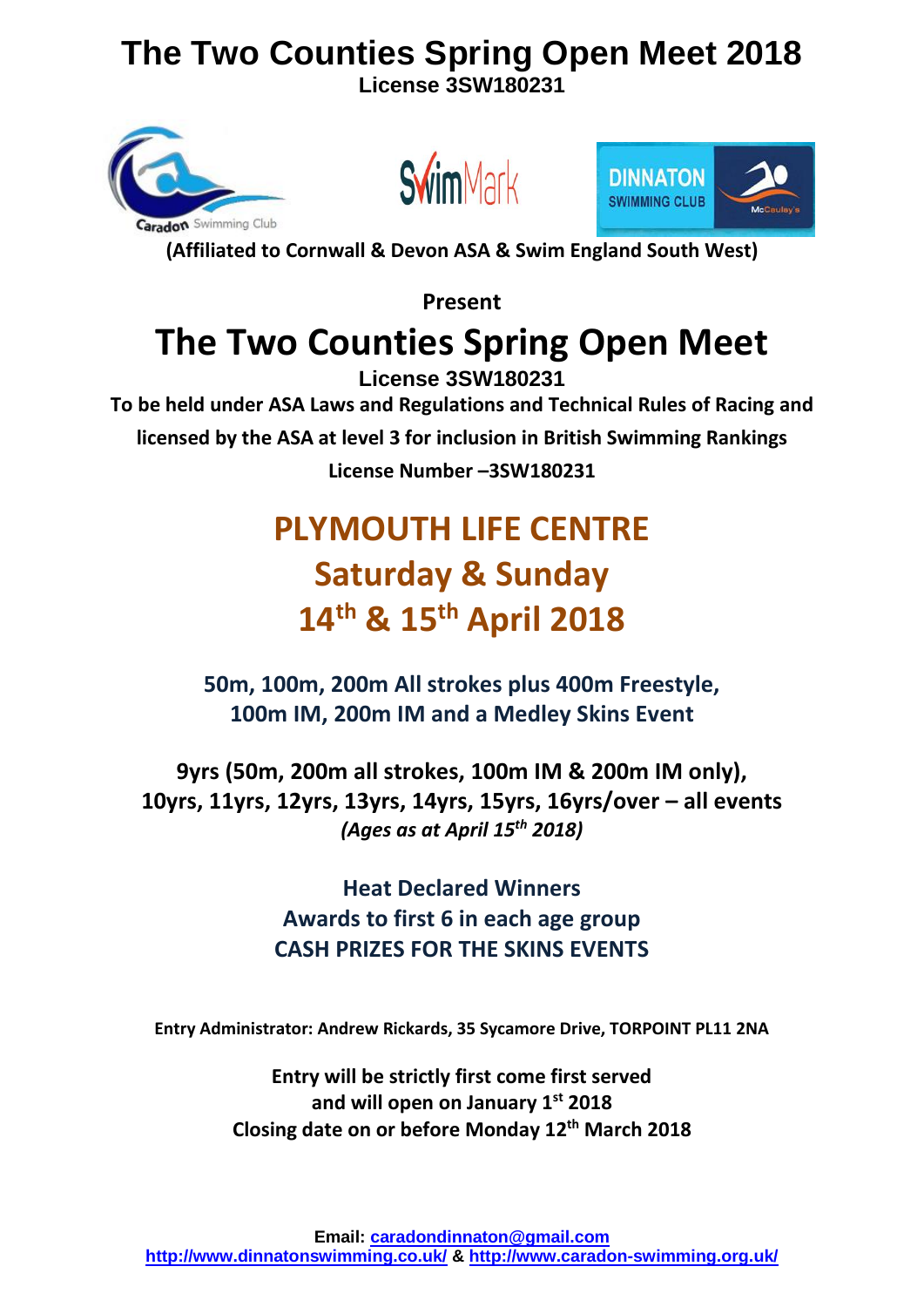**License 3SW180231**







|              |                                                                                         |                 |                   | THE TWO COUNTIES SPRING OPEN MEET 2018 AT PLYMOUTH LIFE CENTRE    |   |  |  |
|--------------|-----------------------------------------------------------------------------------------|-----------------|-------------------|-------------------------------------------------------------------|---|--|--|
|              |                                                                                         |                 |                   | <b>Promoted by CARADON SC &amp; DINNATON SC</b>                   |   |  |  |
|              | This is a Level 3 Event and is Licensed by the ASA for entry into District Competitions |                 |                   |                                                                   |   |  |  |
|              |                                                                                         |                 |                   | LICENSE NUMBER: 3SW180231                                         |   |  |  |
|              |                                                                                         |                 |                   | Ages as at 15th April 2018 (Last day of competition)              |   |  |  |
|              |                                                                                         |                 |                   | DATE: SATURDAY APRIL 14TH & SUNDAY APRIL 15TH 2018                |   |  |  |
|              |                                                                                         |                 |                   | Held under ASA Laws and Regulations and Technical Rules of Racing |   |  |  |
|              |                                                                                         |                 |                   | <b>SCHEDULE OF EVENTS - 25 metre SHORT COURSE</b>                 |   |  |  |
|              |                                                                                         |                 |                   | SESSION 1 - DATE: 14TH APRIL - Warm Up 1230 - Start TBA           |   |  |  |
| <b>NO</b>    | Gender<br><b>NO</b><br><b>EVENT</b><br><b>EVENT</b><br>Gender                           |                 |                   |                                                                   |   |  |  |
| $\mathbf{1}$ | 400M FREESTYLE                                                                          | М               | $\mathbf{2}$      | 400M FREESTYLE                                                    | F |  |  |
| 3            | <b>50M BACKSTROKE</b>                                                                   | М               | 4                 | <b>50M BACKSTROKE</b>                                             | F |  |  |
| 5            | 100M INDIVIDUAL MEDLEY                                                                  | М               | 6                 | 100M INDIVIDUAL MEDLEY                                            | F |  |  |
| 7            | <b>200M BUTTERFLY</b>                                                                   | M               | 8                 | <b>200M BUTTERFLY</b>                                             | F |  |  |
|              | <b>INTERVAL</b>                                                                         |                 |                   |                                                                   |   |  |  |
|              | SESSION 2 - DATE: 14TH APRIL - Warm Up TBA - Start TBA                                  |                 |                   |                                                                   |   |  |  |
|              |                                                                                         |                 |                   | 14 & UNDER MEDLEY SKINS EVENT                                     |   |  |  |
| 9            | 200M INDIVIDUAL MEDLEY                                                                  | M               | 10                | 200M INDIVIDUAL MEDLEY                                            | F |  |  |
| 11           | 100M FREESTYLE                                                                          | M               | $12 \overline{ }$ | 100M FREESTYLE                                                    | F |  |  |
| 13           | <b>50M BREASTSTROKE</b>                                                                 | M               | 14                | <b>50M BREASTSTROKE</b>                                           | F |  |  |
| 15           | <b>100M BACKSTROKE</b>                                                                  | M               | 16                | <b>100M BACKSTROKE</b>                                            | F |  |  |
|              |                                                                                         |                 |                   |                                                                   |   |  |  |
|              |                                                                                         |                 |                   |                                                                   |   |  |  |
|              |                                                                                         |                 |                   | SESSION 3 - DATE: 15TH APRIL - Warm Up 1200 - Start TBA           |   |  |  |
| 17           | <b>200M BACKSTROKE</b>                                                                  | М               | 18                | <b>200M BACKSTROKE</b>                                            | F |  |  |
| 19           | <b>50M FREESTYLE</b>                                                                    | М               | 20                | <b>50M FREESTYLE</b>                                              | F |  |  |
| 21           | <b>100M BUTTERFLY</b>                                                                   | M               | 22                | <b>100M BUTTERFLY</b>                                             | F |  |  |
| 23           | <b>200M BREASTSTROKE</b>                                                                | M               | 24                | <b>200M BREASTSTROKE</b>                                          | F |  |  |
|              |                                                                                         | <b>INTERVAL</b> |                   |                                                                   |   |  |  |
|              |                                                                                         |                 |                   | SESSION 4 - DATE: 15TH APRIL - Warm Up TBA - Start TBA            |   |  |  |
|              |                                                                                         |                 |                   | 15 & OVER MEDLEY SKINS EVENT                                      |   |  |  |
| 25           | <b>200M FREESTYLE</b>                                                                   | M               | 26                | <b>200M FREESTYLE</b>                                             | F |  |  |
| 27           | <b>50M BUTTERFLY</b>                                                                    | M               | 28                | <b>50M BUTTERFLY</b>                                              | F |  |  |
| 29           | <b>100M BREASTSTROKE</b>                                                                | M               | 30                | <b>100M BREASTSTROKE</b>                                          | F |  |  |

**Email: [caradondinnaton@gmail.com](mailto:caradondinnaton@gmail.com)**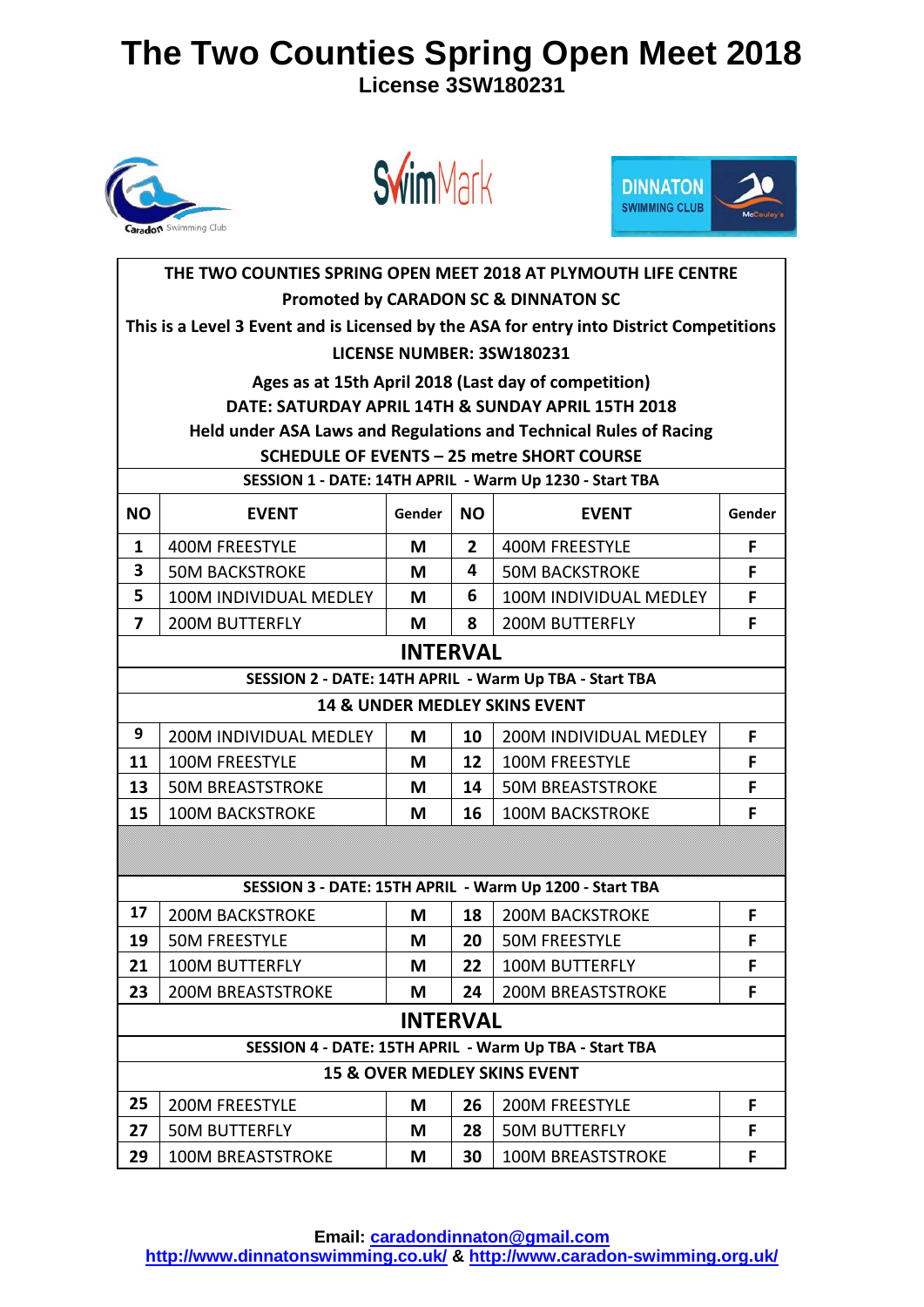#### **Saturday April 14th & Sunday April 15 th Ages as at April 15th 2018 UPPER LIMIT QUALIFYING TIMES Any swimmer having an entry time faster than any of the upper limit times will not be able to compete in this event**

| <b>GIRLS TIMES</b>    |         |         |         |         |         |         |         |          |
|-----------------------|---------|---------|---------|---------|---------|---------|---------|----------|
| <b>EVENT</b>          | 9yrs    | 10yrs   | 11yrs   | 12yrs   | 13yrs   | 14yrs   | 15yrs   | 16yrs/Ov |
| 50 <sub>m</sub> Free  | 36.37   | 33.22   | 30.06   | 29.27   | 27.52   | 26.59   | 26.48   | 26.00    |
| 100m Free             |         | 1.14.55 | 1.06.07 | 1.04.33 | 59.06   | 58.14   | 56.75   | 56.00    |
| 200 <sub>m</sub> Free | 2.45.00 | 2.28.32 | 2.23.24 | 2.19.47 | 2.11.70 | 2.05.98 | 2.01.00 | 1.59.50  |
| 400m Free             | 5.25.00 | 5.17.29 | 5.01.43 | 4.53.49 | 4.33.85 | 4.25.84 | 4.14.39 | 4.10.15  |
| <b>50m Breast</b>     | 49.15   | 44.88   | 40.60   | 39.53   | 37.20   | 35.20   | 35.05   | 34.12    |
| 100m Breast           |         | 1.38.50 | 1.29.12 | 1.26.77 | 1.20.85 | 1.17.57 | 1.14.77 | 1.13.52  |
| 200m Breast           | 3.35.25 | 3.27.56 | 3.07.80 | 3.02.85 | 2.52.18 | 2.42.77 | 2.37.92 | 2.35.24  |
| 50m Back              | 42.73   | 39.02   | 35.30   | 34.37   | 32.43   | 31.31   | 30.60   | 29.78    |
| 100m Back             |         | 1.24.59 | 1.16.53 | 1.14.52 | 1.09.40 | 1.06.47 | 1.03.63 | 1.01.98  |
| 200m Back             | 3.01.25 | 2.56.05 | 2.39.29 | 2.35.09 | 2.25.10 | 2.22.17 | 2.14.17 | 2.12.33  |
| 50m Fly               | 40.25   | 36.75   | 33.25   | 32.38   | 31.45   | 30.33   | 29.27   | 28.96    |
| 100m Fly              |         | 1.26.82 | 1.18.55 | 1.16.49 | 1.12.27 | 1.08.26 | 1.04.94 | 1.03.65  |
| 200m Fly              | 3.15.22 | 3.09.00 | 2.51.00 | 2.46.50 | 2.40.76 | 2.34.93 | 2.22.65 | 2.19.35  |
| 100m I M              | 1.29.19 | 1.23.92 | 1.19.92 | 1.13.25 | 1.10.50 | 1.07.65 | 1.04.57 | 1.02.12  |
| 200m I M              | 3.02.18 | 2.55.62 | 2.38.90 | 2.34.72 | 2.31.10 | 2.25.71 | 2.20.09 | 2.18.56  |

#### *BOYS TIMES*

| <b>EVENT</b>          | 9yrs    | 10yrs   | 11yrs   | 12yrs   | 13yrs   | 14yrs   | 15yrs   | 16yrs/Ov |
|-----------------------|---------|---------|---------|---------|---------|---------|---------|----------|
| 50 <sub>m</sub> Free  | 36.75   | 33.56   | 30.36   | 29.56   | 27.43   | 25.60   | 24.95   | 24.50    |
| 100 <sub>m</sub> Free |         | 1.13.94 | 1.06.90 | 1.05.14 | 1.01.17 | 55.67   | 55.38   | 54.95    |
| 200m Free             | 2.45.00 | 2.39.81 | 2.24.59 | 2.20.79 | 2.13.59 | 2.02.31 | 1.57.10 | 1.55.50  |
| 400m Free             | 5.25.00 | 5.16.89 | 5.01.05 | 4.53.12 | 4.43.43 | 4.15.24 | 4.04.49 | 4.01.25  |
| 50m Breast            | 49.31   | 45.02   | 40.74   | 39.66   | 37.31   | 35.34   | 32.60   | 31.95    |
| 100m Breast           |         | 1.39.55 | 1.30.07 | 1.27.70 | 1.23.45 | 1.15.99 | 1.10.20 | 1.08.52  |
| 200m Breast           | 3.35.25 | 3.26.49 | 3.06.83 | 3.01.91 | 2.50.45 | 2.40.68 | 2.32.17 | 2.28.65  |
| 50m Back              | 47.51   | 39.91   | 36.11   | 35.16   | 33.32   | 30.22   | 29.58   | 28.24    |
| 100m Back             |         | 1.26.11 | 1.17.91 | 1.15.86 | 1.11.52 | 1.05.00 | 1.03.05 | 59.95    |
| 200m Back             | 3.03.26 | 2.59.19 | 2.42.13 | 2.37.86 | 2.28.66 | 2.15.29 | 2.11.73 | 2.09.26  |
| 50m Fly               | 41.52   | 37.91   | 34.30   | 33.39   | 30.80   | 29.42   | 28.14   | 27.38    |
| 100m Fly              |         | 1.30.75 | 1.22.11 | 1.19.95 | 1.13.36 | 1.06.92 | 1.02.07 | 1.00.26  |
| 200m Fly              | 3.35.00 | 3.21.77 | 3.02.55 | 2.57.75 | 2.43.62 | 2.29.40 | 2.16.62 | 2.16.80  |
| 100m I M              | 1.30.54 | 1.25.19 | 1.17.60 | 1.11.36 | 1.08.54 | 1.05.14 | 1.02.25 | 1.01.28  |
| 200m I M              | 3.20.54 | 3.11.69 | 2.45.56 | 2.41.20 | 2.34.47 | 2.20.96 | 2.15.78 | 2.12.39  |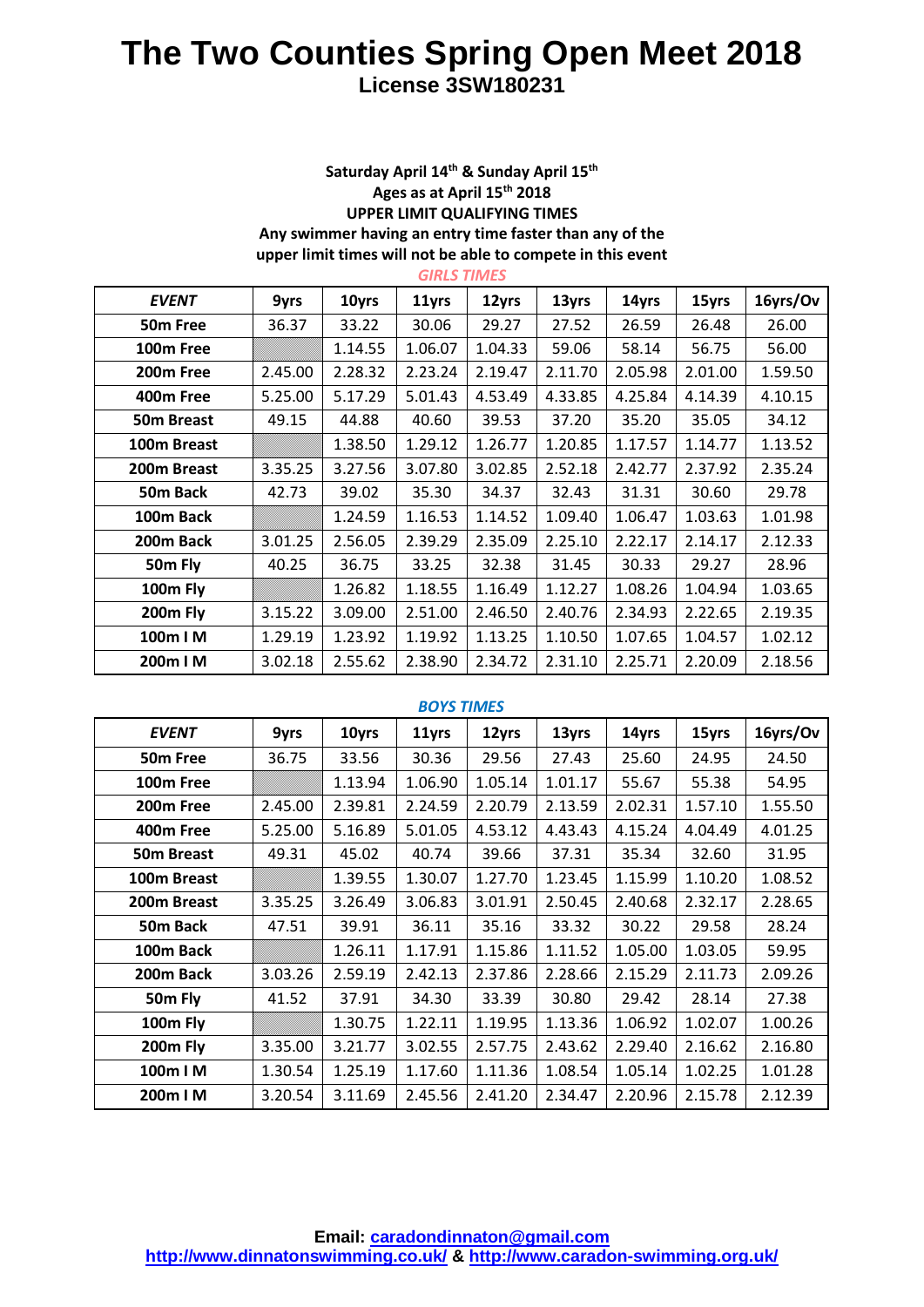**License 3SW180231**

| <b>INDIVIDUAL PAPER ENTRY FORM</b> |               |  |  |  |
|------------------------------------|---------------|--|--|--|
| <b>CLUB:</b>                       | MALE / FEMALE |  |  |  |
| <b>Given Name:</b>                 |               |  |  |  |
| <b>Family Name:</b>                |               |  |  |  |
| DOB:                               |               |  |  |  |
| <b>ASA Reg No:</b>                 |               |  |  |  |

| <b>STROKE</b>                | <b>TIME - mm:ss.00</b> |
|------------------------------|------------------------|
| 50m Freestyle                |                        |
| 100m Freestyle (not 9yrs)    |                        |
| 200m Freestyle               |                        |
| 400m Freestyle               |                        |
| 50m Backstroke               |                        |
| 100m Backstroke (not 9yrs)   |                        |
| <b>200m Backstroke</b>       |                        |
| 50m Breaststroke             |                        |
| 100m Breaststroke (not 9yrs) |                        |
| 200m Breaststroke            |                        |
| <b>50m Butterfly</b>         |                        |
| 100m Butterfly (not 9yrs     |                        |
| 200m Butterfly               |                        |
| 100m IM - All Age Groups     |                        |
| 200m IM                      |                        |

| I CONTACT NAME:                                                                                              | E-MAIL: |
|--------------------------------------------------------------------------------------------------------------|---------|
| l TELEPHONE NUMBER: I                                                                                        |         |
| I NUMBER OF ENTRIES<br>@ $£6.50 = £$                                                                         |         |
| ADD PAPER ENTRY SURCHARGE OF £1 - TOTAL ENCLOSED OR PAID BY BACS = $\boldsymbol{\mathrm{\mathbf{\epsilon}}}$ |         |

#### **TWO COUNTIES OPEN MEET, 35 Sycamore Drive, TORPOINT PL11 2NA**

**Payment by BACS (PREFERRED) to: Sort Code: 20-50-40 Account No: 33058972 Cheques PAYABLE TO: CARADON SWIMMING CLUB**

> **CLOSING DATE – MONDAY 12th March 2018 or when full on a first come first served basis**

**If using Hy-Tek Entry Manger entry forms are not required.**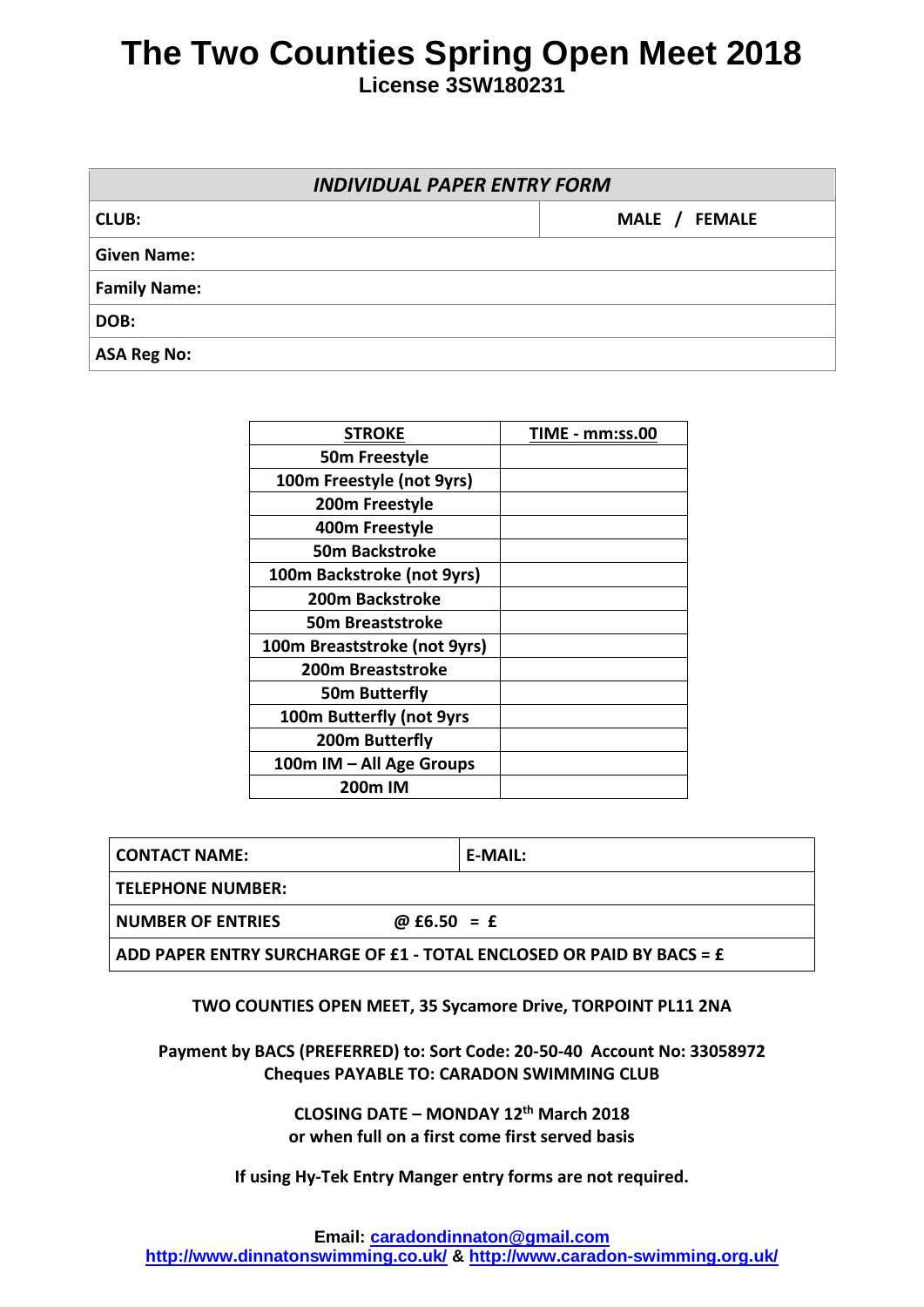#### **Multi-Swimmer Paper Entry (not required if using Hy-Tek Entry Manager): Club:**

**(Paper entries are subject to a surcharge of £1 per swimmer – This can be avoided by using the Hy-Tek Entry Manager)**

|  | ----<br>·mail: |  |
|--|----------------|--|
|--|----------------|--|

|                      |            | <b>ASA</b> |       |         | Free    |         |       | <b>Back</b> |         |       | <b>Breast</b> |         |       | <b>Butterfly</b> |         | IM      |         |
|----------------------|------------|------------|-------|---------|---------|---------|-------|-------------|---------|-------|---------------|---------|-------|------------------|---------|---------|---------|
| <b>Name</b>          | <b>DOB</b> | No         | 50    | 100     | 200     | 400     | 50    | 100         | 200     | 50    | 100           | 200     | 50    | 100              | 200     | 100     | 200     |
| <b>Example Entry</b> | 12/12/88   | 1234567    | 35.25 | 1:25.88 | 2:28.88 | 5:25.00 | 35.25 | 1:25.88     | 2:28.88 | 35.25 | 1:25.88       | 2:28.88 | 35.25 | 1:25.88          | 2:28.88 | 1:25.88 | 2:28.88 |
|                      |            |            |       |         |         |         |       |             |         |       |               |         |       |                  |         |         |         |
|                      |            |            |       |         |         |         |       |             |         |       |               |         |       |                  |         |         |         |
|                      |            |            |       |         |         |         |       |             |         |       |               |         |       |                  |         |         |         |
|                      |            |            |       |         |         |         |       |             |         |       |               |         |       |                  |         |         |         |
|                      |            |            |       |         |         |         |       |             |         |       |               |         |       |                  |         |         |         |
|                      |            |            |       |         |         |         |       |             |         |       |               |         |       |                  |         |         |         |
|                      |            |            |       |         |         |         |       |             |         |       |               |         |       |                  |         |         |         |
|                      |            |            |       |         |         |         |       |             |         |       |               |         |       |                  |         |         |         |
|                      |            |            |       |         |         |         |       |             |         |       |               |         |       |                  |         |         |         |
|                      |            |            |       |         |         |         |       |             |         |       |               |         |       |                  |         |         |         |
|                      |            |            |       |         |         |         |       |             |         |       |               |         |       |                  |         |         |         |
|                      |            |            |       |         |         |         |       |             |         |       |               |         |       |                  |         |         |         |
|                      |            |            |       |         |         |         |       |             |         |       |               |         |       |                  |         |         |         |
|                      |            |            |       |         |         |         |       |             |         |       |               |         |       |                  |         |         |         |
|                      |            |            |       |         |         |         |       |             |         |       |               |         |       |                  |         |         |         |
|                      |            |            |       |         |         |         |       |             |         |       |               |         |       |                  |         |         |         |
|                      |            |            |       |         |         |         |       |             |         |       |               |         |       |                  |         |         |         |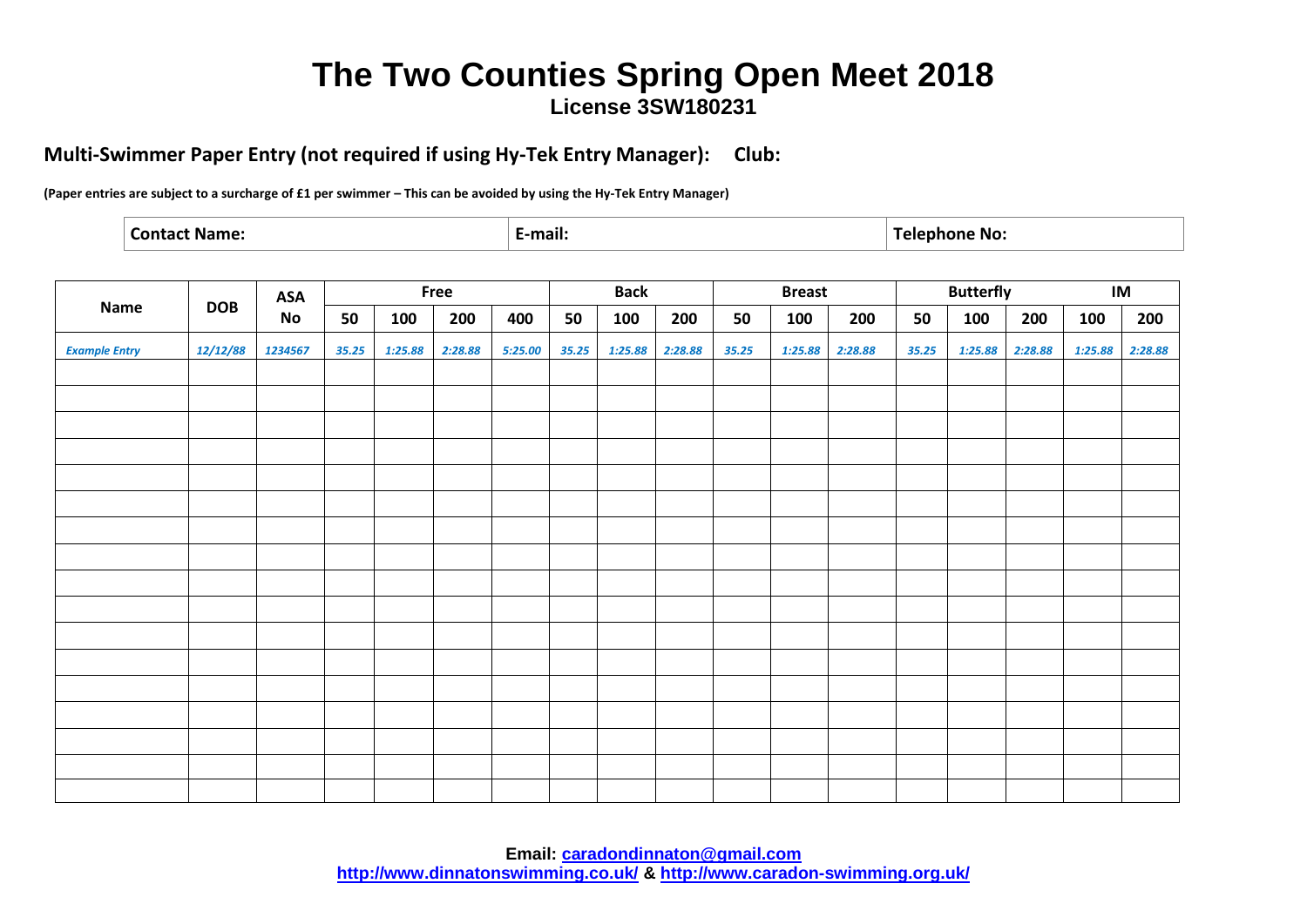#### **Entry Fees Summary Sheet**

Please e-mail completed Entry Fees Summary Sheet, Hy-Tek files (or paper entry form/s), Hy-Tek entry reports and Coach Pass Application Form to: [caradondinnaton@gmail.com](mailto:caradondinnaton@gmail.com) **(Hard copy not required if paying by BACS.)**

Please send cheques with hard copy of fees summary sheet and hard copies of paper entry forms to **Andrew Rickards 35 Sycamore Drive, TORPOINT PL11 2NA** (**Entry acknowledgment is via the website and/or the person named on this form)**

| <b>CLUB:</b>                        |  |
|-------------------------------------|--|
|                                     |  |
|                                     |  |
| <b>CONTACT</b><br><b>NAME &amp;</b> |  |
| <b>ADDRESS:</b>                     |  |
|                                     |  |
| <b>TEL NO:</b>                      |  |
| <b>E-MAIL</b>                       |  |

| <b>NUMBER OF ENTRIES:</b>         | @ $£6.50 \, \, E$           |   |
|-----------------------------------|-----------------------------|---|
| NUMBER OF PAPER ENTRY SURCHARGES: | @£1                         |   |
| <b>NUMBER OF COACH PASSES:</b>    | @ £15                       | £ |
|                                   | <b>TOTAL AMOUNT DUE   £</b> |   |

#### **PAYMENT DETAILS:**

#### **PREFERRED METHOD IS BY BACS to: Sort Code: 20-50-40 Account No: 33058972 Please use the reference TWO COUNTIES**

#### **Cheques payable to: CARADON SWIMMING CLUB**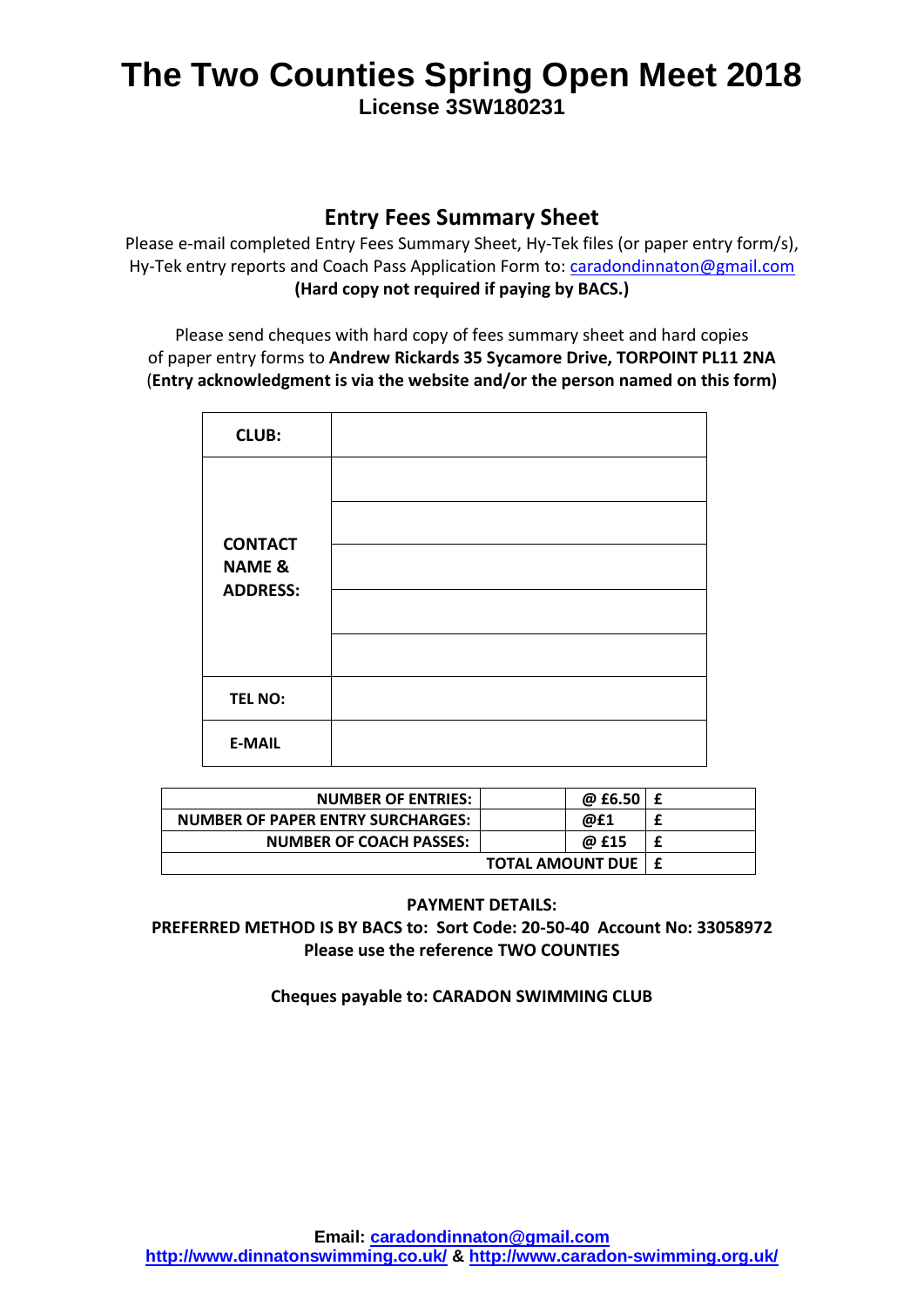#### **PROMOTERS CONDITIONS THE TWO COUNTIES LEVEL 3 SPRING OPEN MEET**

#### **LICENCE NUMBERS: 3SW180231**

- 1. The Promoter**s Caradon SC & Dinnaton SC.**
- 2. The meet will be held under ASA Laws and Regulations and Technical Rules of Racing and licensed by the ASA at level 3 for inclusion in British Swimming Rankings.
- 3. Competitor's age groups shall be defined as at **April 15 th 2018.**
- 4. **Age Groups: 9, 10, 11, 12, 13, 14, 15, 16 & Over.**
- 5. **Awards:** All events will be HDW and awards will be made to the Top 6 in each Age Group plus Cash prizes for the Skins events.
- 6. **Events:** 50m, 100m & 200m all strokes + 400m Freestyle, 200m IM & 100m IM. *Please note, swimmers aged 9 years cannot enter 100m stroke events. Entry to the 100m IM is permitted.*
- 7. Additionally, there will be Male & Female Skins Events 14 years & Under & 15 Years & Over (The 8 fastest 100 IM swimmers in each of the qualifying age groups plus 2 reserves will be invited to compete in the Skins Finals).
- 8. Should the number of entries result in the meet exceeding the Licensing Conditions Competition Day (i.e. 7.5 hours), the promoters reserve the right to reject entries based on the slowest time.
- 9. All events will include all age groups with heats seeded slowest to fastest. All heats will be spearheaded. 'Over the top' starts will be used wherever possible.
- 10.All communication will be via the website and email. Accepted entries will be listed on the website, should any rejections be necessary these will be notified by email.
- 11.The promoters do not accept responsibility for any loss of property or damage. Lockers are available in the changing rooms and should be used for the safe keeping of all belongings.
- 12.The promoters use a computer to manage entries and results. By submitting and accepting entries to the meet consent is hereby given, as required by the Data Protection Act 1998, to the holding of personal information on computer. Personal data handled such as name, club, year of birth, recorded and entered times may be made public during or after the meet.
- 13.In accordance with the recommendations of the ASA child protection policy, any person wishing to use video, zoom or close-range photography, including mobile phones that have photographic capabilities should first register their details at the spectator entrance.
- 14.Photographs may be taken during the meet for publicity purposes and unless you notify the promoter that you do not wish your child to be included in such photography, you should notify the promoter's representative (Bernie Buck) in writing or by e-mail [\(caradondinnaton@gmail.com\)](mailto:caradondinnaton@gmail.com).
- 15.Any matters concerning the Meet not covered in these Terms & Conditions will be dealt with according to the laws of the sport and at the discretion of the Promoters. The Promoters reserve the right to change the Meet Terms & Conditions at their discretion to ensure the smooth running of the meet in discussion with the Referee. This will only apply due to unforeseen circumstances on the day of the meet
- 16.Closing date for entries is **Monday March 12 th 2018.**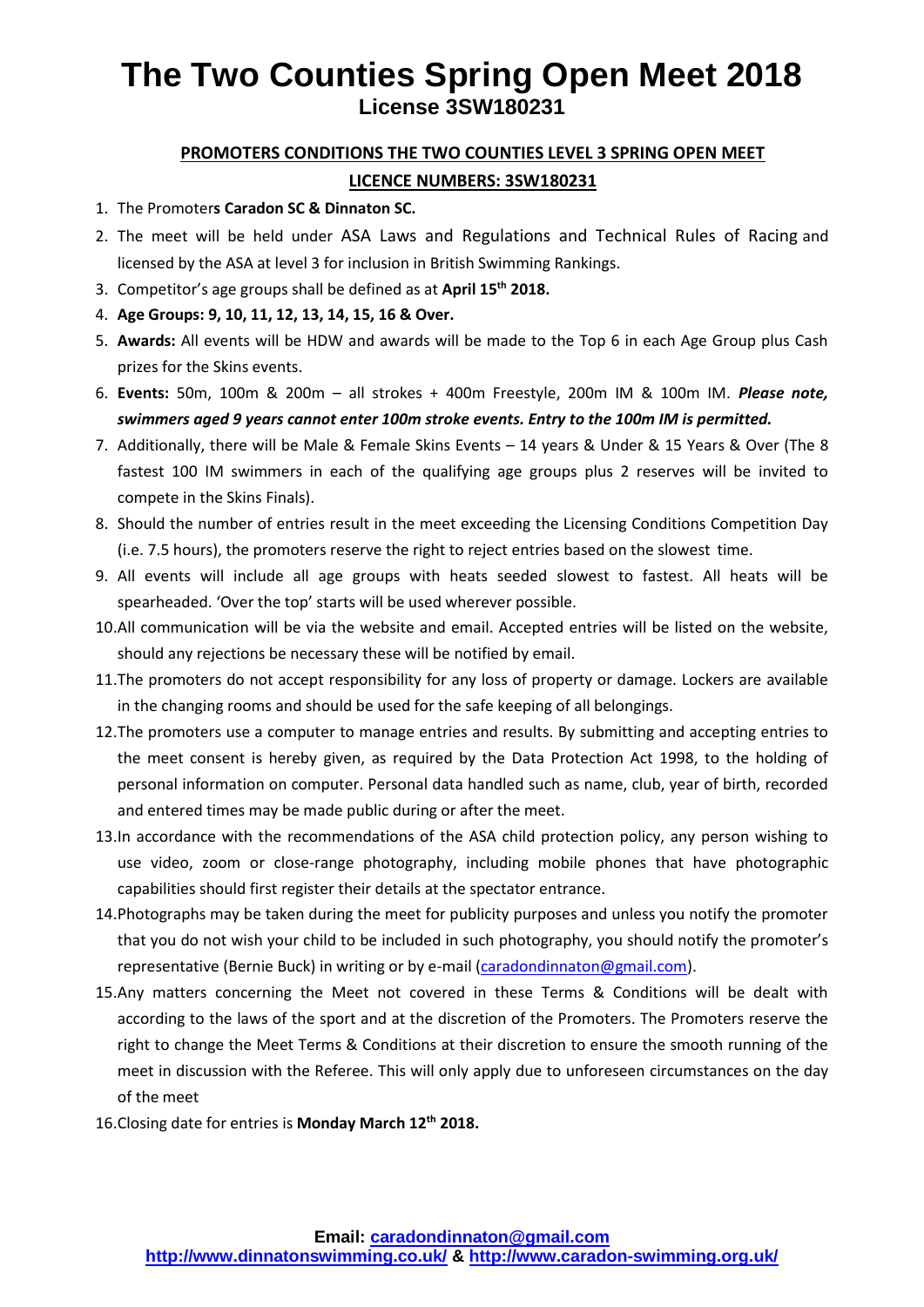**License 3SW180231**

## **COACHES POOLSIDE PASS APPLICATION FORM**

**CLUB......................................................................................**

| <b>Name</b> | <b>ASA Number</b> | <b>DBS Number</b> |
|-------------|-------------------|-------------------|
|             |                   |                   |
|             |                   |                   |
|             |                   |                   |
|             |                   |                   |
|             |                   |                   |
|             |                   |                   |
|             |                   |                   |
|             |                   |                   |
|             |                   |                   |
|             |                   |                   |
|             |                   |                   |

**Please note: Poolside passes will only be issued to person registered with the ASA and have a current DBS. Passes must be applied for in advance, include the fee of £15 with your swimmers entries.** 

**Please collect passes on the day from the door stewards.**